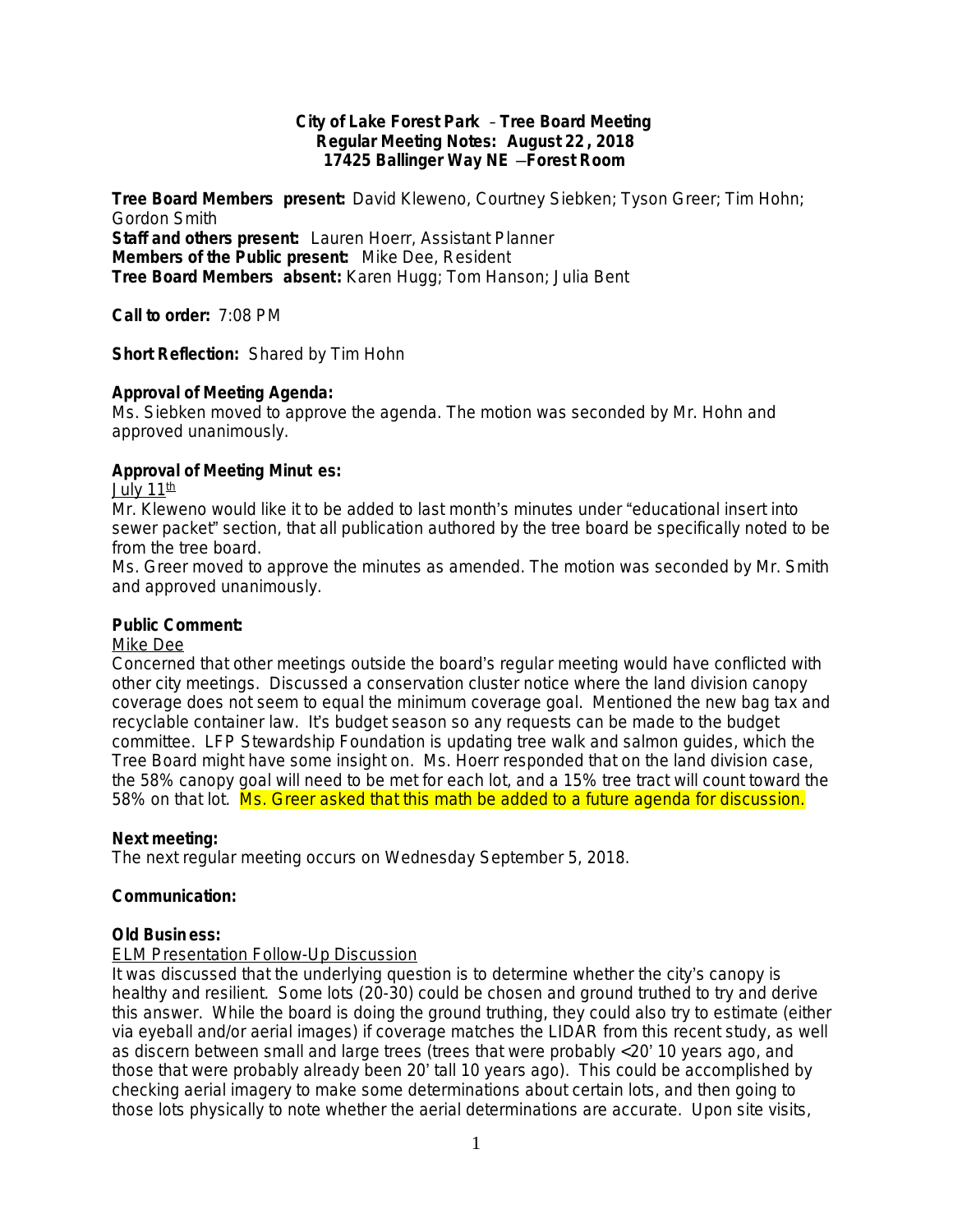tree coverage could be calculated, as well as naming varietals and those trees' drought tolerance. The missing shape files from the previous study are an obstacle at the moment. Ms. Hoerr offered to work with IT, Mr. Smith, and possibly Chris Overdorf to try and track down the shape files from the 2009 study. It was noted that the city should also make sure that the files from this recent ELM study are stored in a safe place for future reference.

Ms. Greer mentioned that one work product that was unable to be completed by ELM was under Phase 2, which was an interactive map, and she feels strongly that this tool would be something to push for in the future, as this would be a useful tool to have available publicly.

The board would like to know the narrative/context that ELM was working from. Specifically, the board would like to request that ELM provide what tools were used to make the calculations for the LIDAR data (i.e. ESRI, custom programming, other?), and to confirm whether 12' or 20' returns were used. For future studies, this information will be required to make sure that the same settings are used to make the data comparable. **Ms. Greer proposed that Pending receipt of ELM** '**s context , and confirmation that the shape files are in possession of the city, the Tree Board is comfortable stating that ELM** '**s work is completed and that the \$14,000 paid for the study is in line with what the company billed for and delivered . Mr. Smith seconded this and it was approved unanimously.**

As for the remaining \$7,000 budget, if the old data can be found from the 2009 study, Mr. Gordon recommends that the first priority be to find someone to create a map of changes from 2009 to 2016.

### Street Tree Planting Projects

Efforts to reach out to homeowners in Sheridan Heights have not led to any responses thus far. Mr. Hohn is thinking that concentrating efforts on a couple of streets might help with outreach. Then, the board will need to figure out how the tree vouchers would be doled out, if a nursery could help us acquire a large number the right size trees for a tree planting event. Possibly Public Works will need to be contacted for sight distance judgements, utility lines, etc.

### NUD Follow-Up

Ms. Bent has not heard back from NUD about including something in their sewer bills. Scott Walker approved tree placement in the SPU reservoir in the SE and SW corners. Scott Walker did say that the trees suggested were too large, so some other species will need to be chosen. Mr. Hohn has a list of about a dozen trees that he will send to Ms. Bent to choose from.

### Educational Inserts

Annette, who is in charge of sewer bills, gave Ms. Hoerr some examples of what previous inserts looked like. She will pass that along to Ms. Greer

### Sunday Market Outreach

Mr. Kleweno reached out to the market and was informed that it is too late to get a booth now, but next year we can secure a place. Ms. Hoerr mentioned the idea of handing out something at the market, such as a measuring string for different tree diameters.

### New Board Members

Two new members may be interested, no updates yet.

### **New Business:**

# **Reports and Announcements :**

## Frontlines with Lauren

Crane hearing will be on September  $6<sup>th</sup>$  at 6pm, the Notice of Hearing will be published tomorrow and a copy is included in your packet.